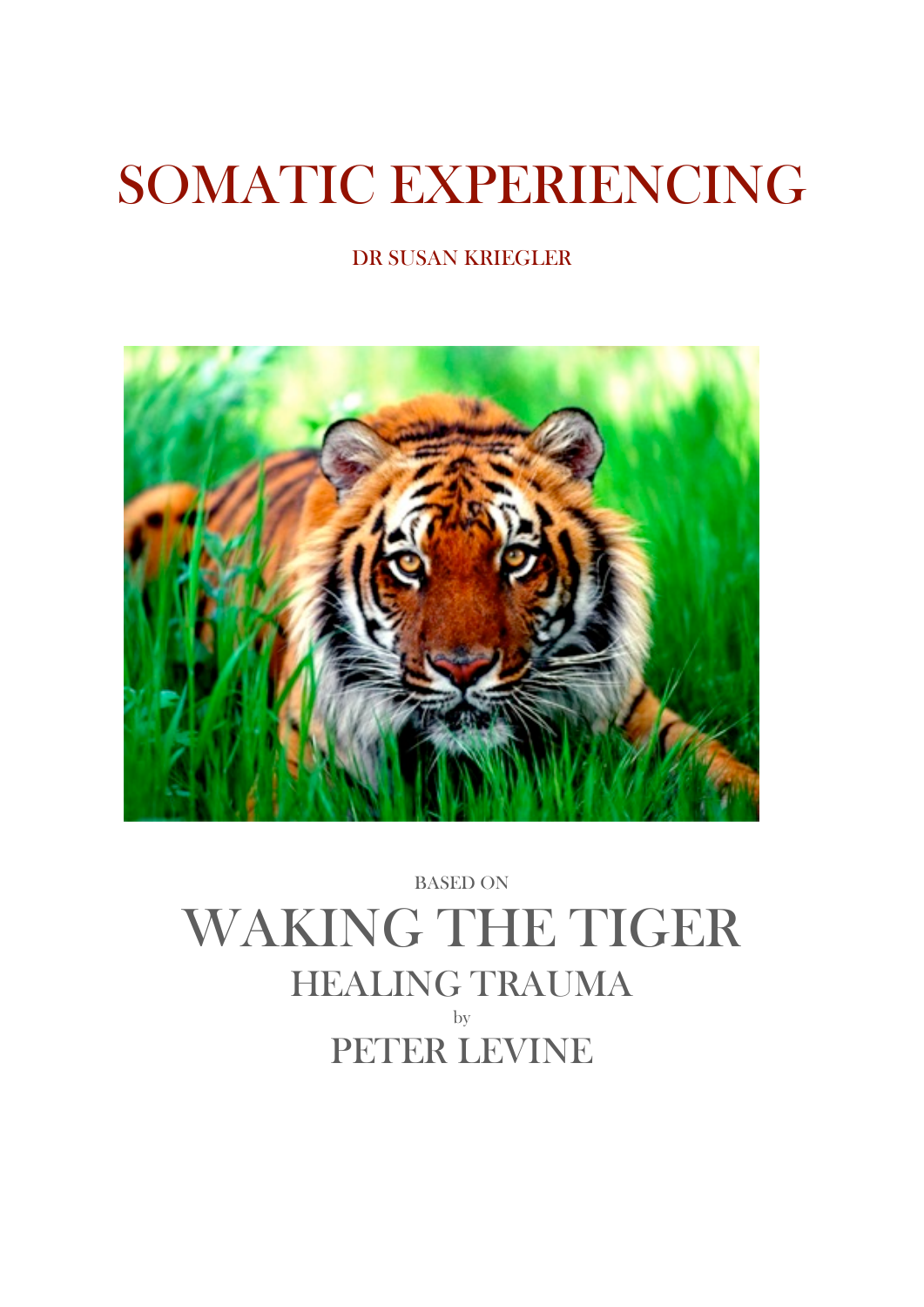# **How Does SE® Work?**

Somatic Experiencing® was developed by Dr. Peter Levine following his observation that animals in the wild do not get traumatized even though daily they are faced with life threatening situations. Dr. Levine observed the mechanisms by which animals are able to shake off the high levels of nervous system arousal and return to their daily lives. He then began to ask the question of why humans are so susceptible to the devastating effects of trauma.



 $(OR is if?)$ 

What he realized is that as the **neocortex** evolved, that part of the brain that makes us the most human, giving us the ability to think and ponder deep philosophical questions, our ability to **override our instinctual responses** also came online.

Now, in most cases this is a really good thing. We don't have to automatically lash out and kill someone just because they took our food. We can creatively think up better strategies to deal with threats.

But, as with most things in nature, being given a new and enhanced capability usually involves losing some part of an old one in its place. In this case the ability to override the instinctual responses of the nervous system left us with a **vulnerability to being traumatized**.

In SE sessions, clients are encouraged to tune into physical sensation, which creates the space for our bodies to reconnect with our innate healing response. This naturalistic process resolves symptoms by gently discharging the high levels of nervous system arousal associated with trauma, and helping our bodies return to a more manageable level of functioning.

As we begin to reset our nervous system, integration organically occurs. The oncefragmented physical, emotional, cognitive, interpersonal, and spiritual aspects of who we are can once again work together as a whole. This integrative process is deeply healing and enlivening.

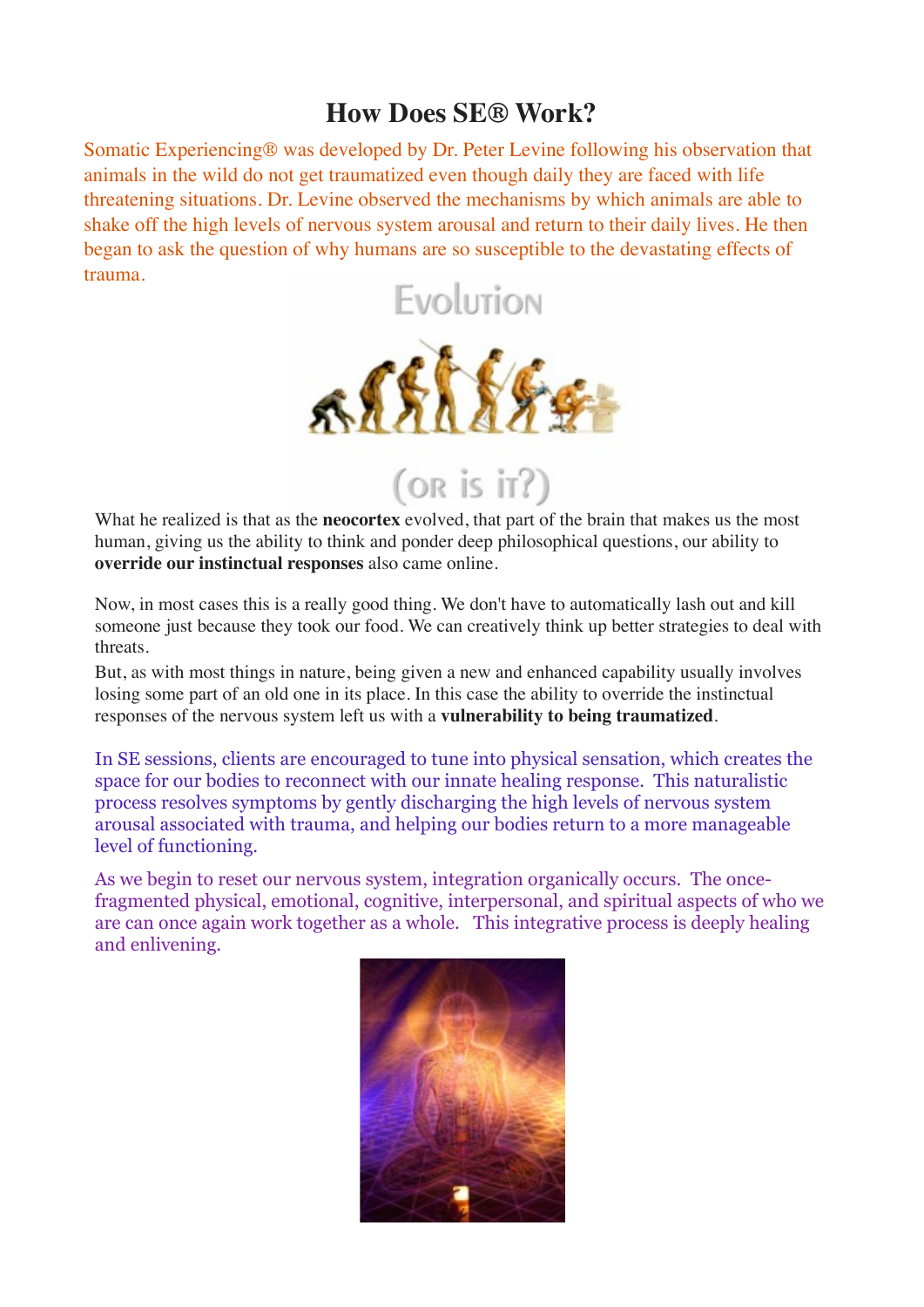# **The Autonomic Nervous System (ANS)**

First, let's look at some of the underlying theory on which SE is built. We start with the **Polyvagal Theory** of Dr. Stephen Porges at the University of Illinois.

Physiologists and medical schools are still teaching (incorrectly) that the ANS exists in two states (or phases): fight or flight (sympathetic) and rest and recuperation (parasympathetic).



Dr. Porges observed that we actually have **three states** in the ANS which form a heirarchy. He calls these states **'Social Engagement'** which is parasympathetic, **'Fight or Flight**' which is sympathetic, and **'Freeze'** which is parasympathetic and sympathetic activation simultaneously.

In the human nervous system we still have freeze / dissociation as an algorithm that can be run to protect us. But, in humans it is a bit more complicated. In most cases we can at least partially **override freeze**. Most people have never fully fainted in fear. But, most of us have temporarily been unable to move, or have spaced out, or went speechless in fear.

Some people who have had a near death experience have reported 'going out of their body' when in great pain or fear. In this last case they may report hearing a scream coming from over there, and then realize that that is their own body over there doing the screaming. These are all aspects of freeze/dissociation.

We have several synonyms for freeze, including **dissociation**, immobility, spacing out, deer in the headlights look. In the healthy nervous system it still serves and protects us humans, but often freeze is associated with the residual crippling effects of trauma. Here's what happens that causes humans to get stuck in trauma.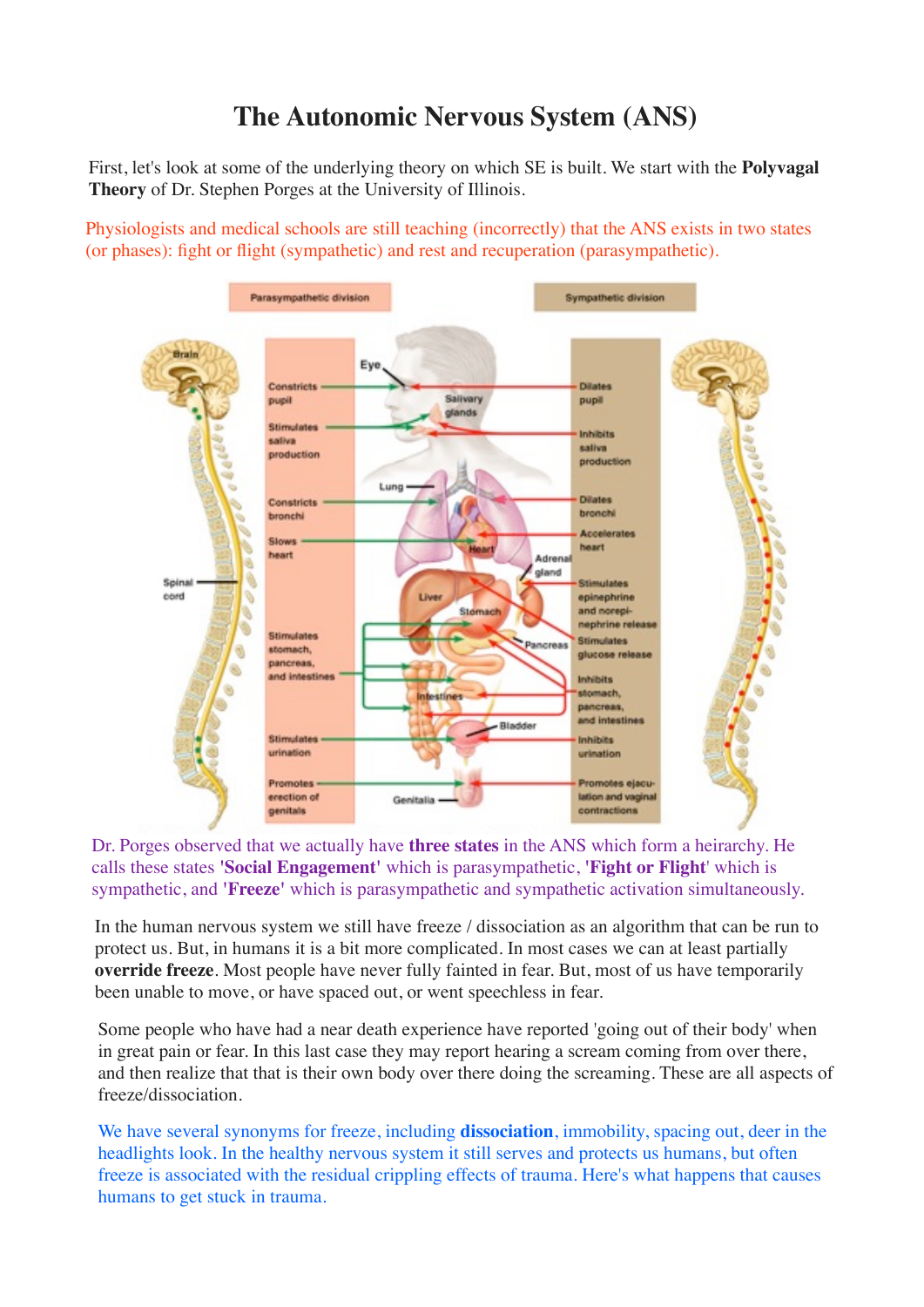When we are faced with a life threatening crisis our nervous system develops **a motor plan** for escaping it. Usually that motor plan begins to be executed, for example running from a predator. But, when that plan is thwarted by being caught in a dead end situation, we go into freeze. Please note that "life threatening" doesn't only refer to our physical survival, but also to our emotional survival.

Even though we cannot escape, our protective motor plan **continues to go around in our brain**. In animals when they come out of freeze the energy is drained off by running to escape or by the rhythmic waves of muscle contractions. This doesn't happen in humans every time, or we override the trembling that would help accomplish this.



So, we are left highly activated with an incomplete motor plan still going round and round in our brain. This motor plan wants to complete and so our unconscious mind may continually place us in situations similar to this one so that we can use the motor plan to complete the movement back to safety.

Freud called this a **'repetition compulsion.'** But, rarely is the new situation enough like the old one that the same motor plan can resolve it. Thus, we tend to accumulate more and more traumas which are sort of similar to the original. For example someone who is 'accident prone,' or who keeps having similar sorts of accidents or assaults? This is what's happening in them.

The repetition compulsion causes people to stumble from one abusive relationship to the next, or they provoke the same quarrel they had with their parents, in their marriage. A person may also flip from victim to perpetrator, for example if they were sexually abused as a child, they become an adult sexual abuser of children.

These incomplete motor plans **continue to run long after the original event**. They waste mental energy and they continually activate the nervous system towards fight or flight or even push it into freeze with the right kind of threat. Many people are always hyper, or hypervigilant. They look like they have had too much coffee. Those are people who have gotten stuck in the sympathetic system activation of fight or flight.

Many people always look spacey or confused. Those are people who are caught in some degree of freeze.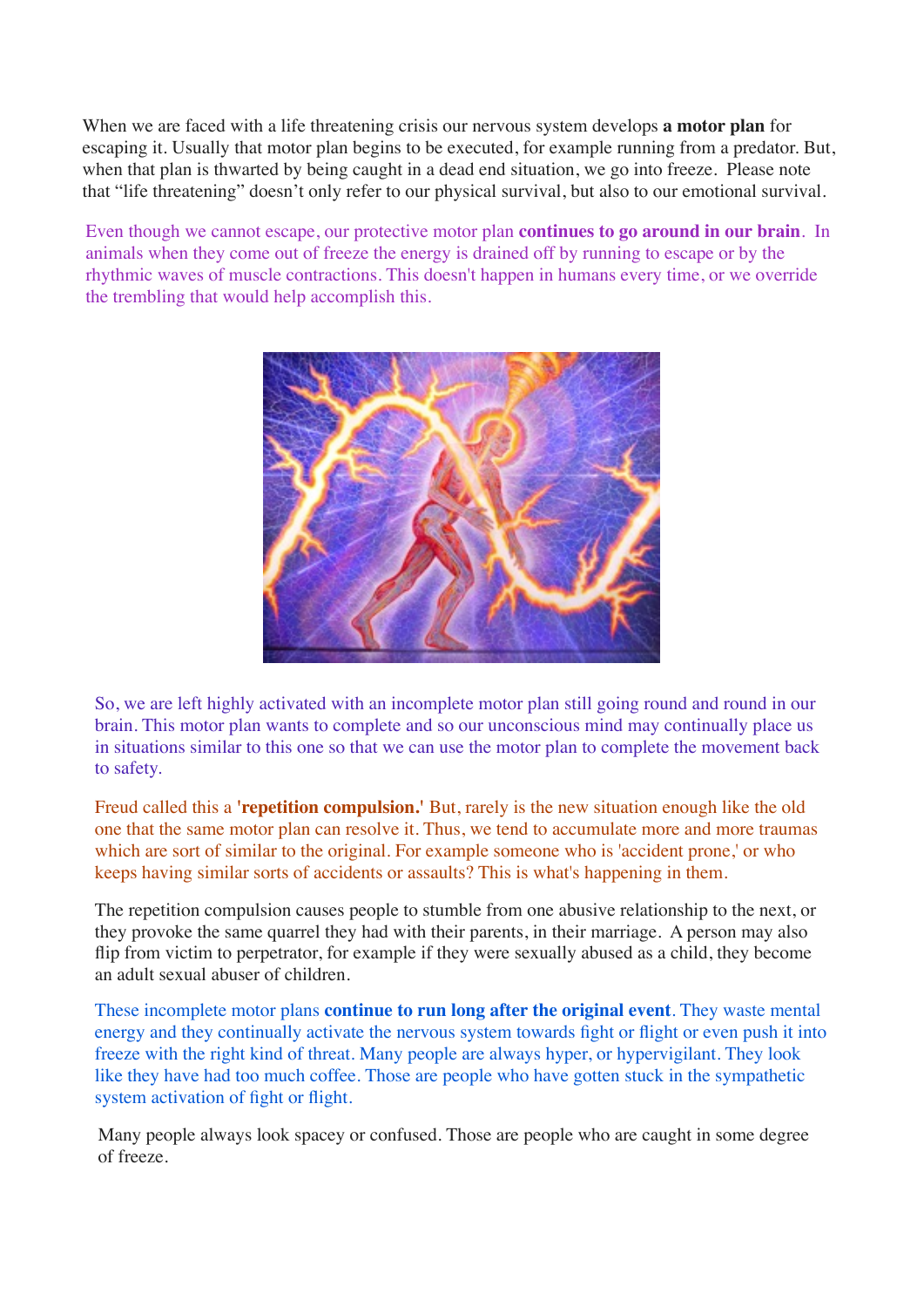# A Healthy Nervous System



# When my Nervous System is balanced and my activation is low

I feel:

Open, curious Embodied Available for connection

Fluid, resilient

Able to be present Emotionally stable

Relaxed yet alert

Appropriately reactive

Competent - a sense of mastery Healthy - symptoms are manageable

#### I have choices and options

I recognize when I am moving out of my functional range and have tools to return to stability and stabilization

> I know when to reach out for support when I can't do it on my own

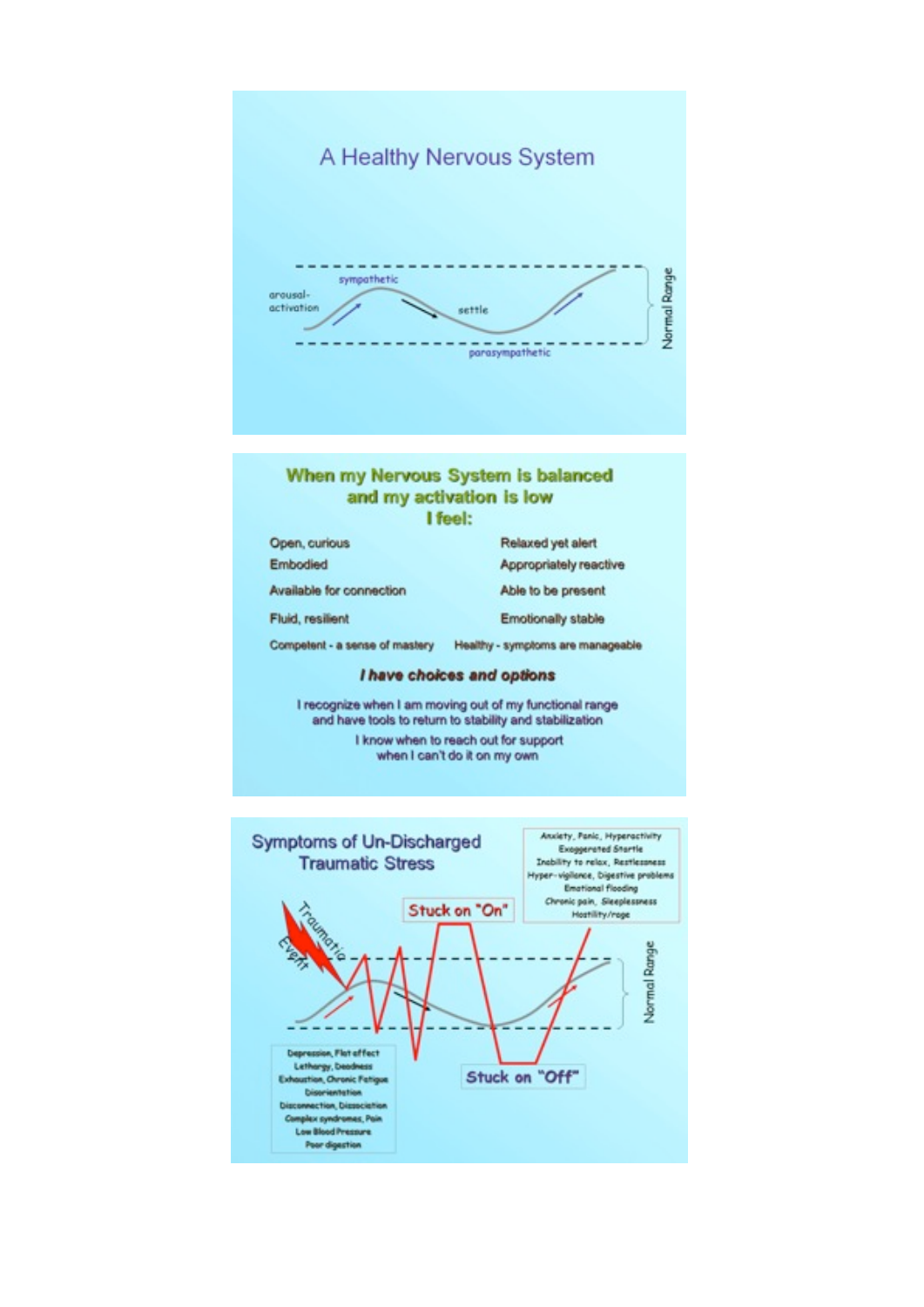**Being stuck** is like when your computer slows to a crawl when some error causes a program to get stuck in a continuous loop, eating up CPU cycles. You sit there waiting and waiting for the task at hand to complete.



When the brain is stuck with several of these protective motor plans running all the time because they can't complete, our brains run slow and inefficiently, just as our computer does.

In Somatic Experiencing what we do is work to resolve the incomplete motor plans and to facilitate a **resilient moving of the ANS** from state to state, rather than becoming fixated in one state.

When these old motor plans are allowed to complete in the SE process the nervous system can return to processing the task at hand rather than burning up brain power defending against a threat that is no longer there. This is just like rebooting your computer to get it back up to speed on the task you want to work on.

But the most visible and dramatic sign of being frozen in fight / flight is rapid, **shallow chest breathing** (hyperventilation), often accompanied by rapid heart-beat, cold, sweaty hands, and neck spasm.

We need to pay **special attention to the breath**, firstly because it is the respiratory system is the the only major system in the body which is usually involuntory, but which can also be voluntarily controlled.

We need to pay special attention to the breath secondly because it is a very powerful and centrally important system. Somewhat like the flywheel in a car engine, the breath regulates all the other autonomic systems, including brain function.

 As yogis have known for centuries, controlling and changing the way we breathe, can go a long way towards **getting us unstuck** from the debilitating effects of central nervous system overactivation.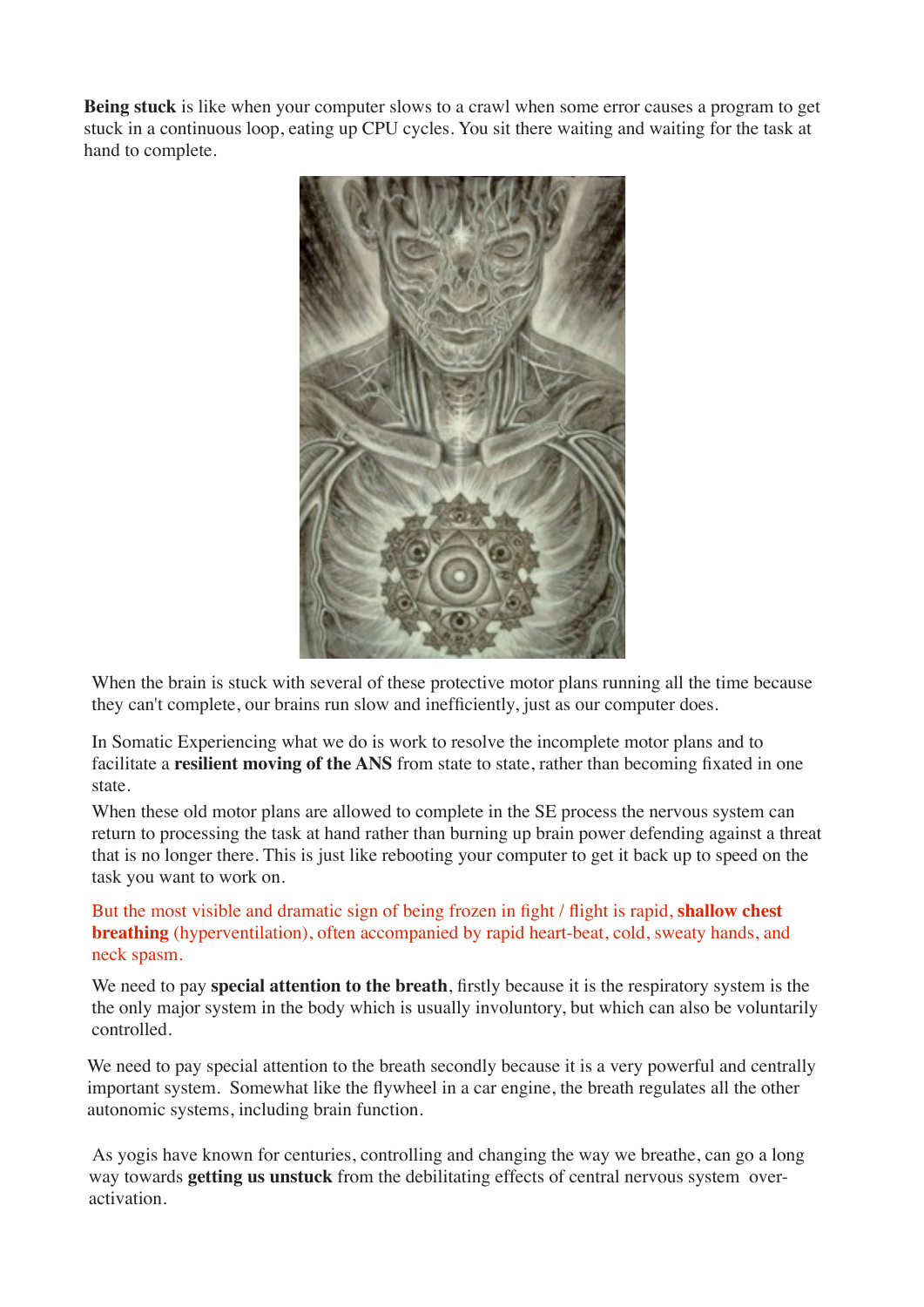To restore the balance in the ANS, we need to change the chronic habit of subtle or more obvious **hyperventilation** (chest breathing) to **diaphragmatic** (belly) breathing, which is natural in normal, happy people, and all animals. If you don't believe me, take a look at a happy baby, or your dog.

# **Evolution of the ANS in Mammals**

Let's look at how the three Central Nervous System responses work in **other mammals** and see why these states have evolved.

Take for instance an impala grazing on the savannah in Africa. The impala will be calm and relaxed as it grazes with other impalas in its herd. It will be alert and will be orienting to the environment around it to assess for potential danger through its senses of sight, smell, and hearing. The other impalas are doing the same, orienting to possible danger and orienting to each other for signs that they spot danger. If they see a dangerous situation they will alert the herd to it.



The impala gets a jolt of adrenaline. Its nerves become activated with electric charge. Its muscles tense. Blood begins to shift from its abdominal organs and its periphery to its large muscles to prepare it for flight. The lioness is still far enough away as to not pose immediate danger so the impala continues to track the lioness with his senses.

At a certain point the lioness goes away. The impala now has to deal with all of the energy that has built up in its system that is no longer needed to flee from the lioness. It does this by a rhythmic shaking in waves of muscular discharge. The flight energy is dissipated and the impala goes back to grazing.

In another scenario the lioness crosses an imaginary line that is close enough for it to be a threat to the impala. The impala takes off running to escape the hungry lioness. He is now actively in fight or flight.

His behavior is flight. His nervous system state is fight or flight. The charge that had built up in the impala is coming in useful at this point, this is life or death.

As the lioness closes in on the impala and is just about to grab the impala in its powerful jaws something odd happens.

The impala collapses and can no longer run, can no longer even move. The lioness pounces and grabs the impala in its jaws. What just happened?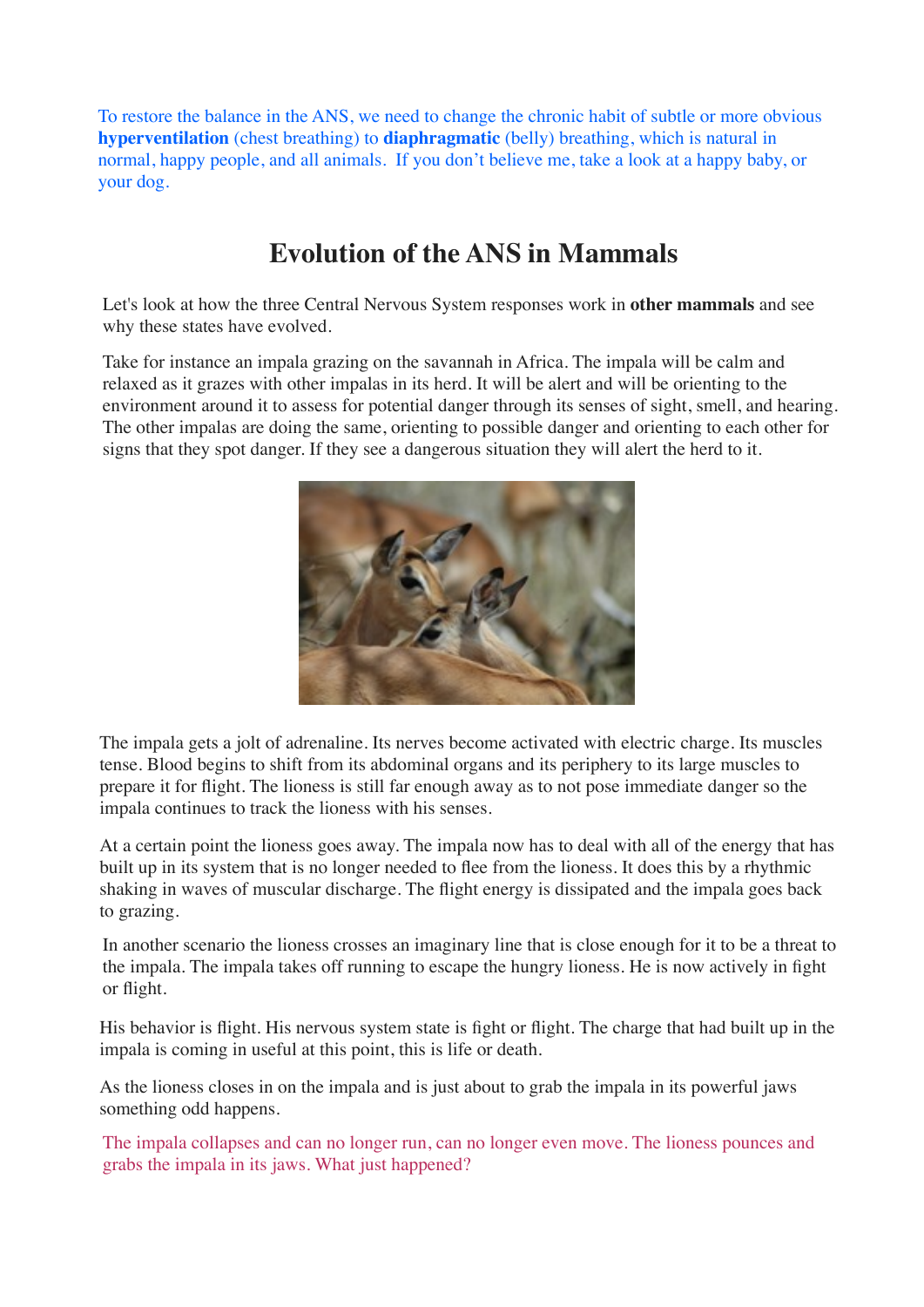The impala went into **freeze**. In humans full-on freeze is called **fainting**. Technically, freeze is called the 'dorsal vagal reflex.' How does freeze serve the impala? To the lioness freeze looks like death. So, the lioness doesn't have to break the impala's neck because it already appears dead. Because the impala is paralyzed in freeze it can't even lick its wounds, a behavior that would signal the lioness that the impala was still alive.

Also, to keep the impala from screaming in pain if it sustained bites, nature assured that in freeze the impala is disconnected from pain by causing **dissociation in the brain**. With a heavy shot of **endorphins**, those heroin like chemicals in the brain, and some rewiring of the brains switchboard, the brain literally disconnects the sensory centers from the feeling centers and the rest of the brain.

The lioness has just run a strenuous race itself and if she laid down right then and there to devour her prey the lioness would be vulnerable to hyenas or other second string predators stealing her meal.

So, the lioness drags the impala back to her lair while catching her breath. Maybe the lioness goes to round up her cubs for dinner. During this time the impala comes out of its freeze state and runs away. So, what we see here is one more mechanism that evolution has devised to assure survival. Pretty ingenious, no?

# **Trauma**

The debilitating symptoms after a **perceived life-threatening or overwhelming experience**. Its actually about anything that threatens our physical / emotional / social / financial / spiritual survival.



No two people are alike. We are different in genetic make-up, our history of trauma, and family dynamics. We become traumatized when our ability to respond to a perceived threat is in some way overwhelmed.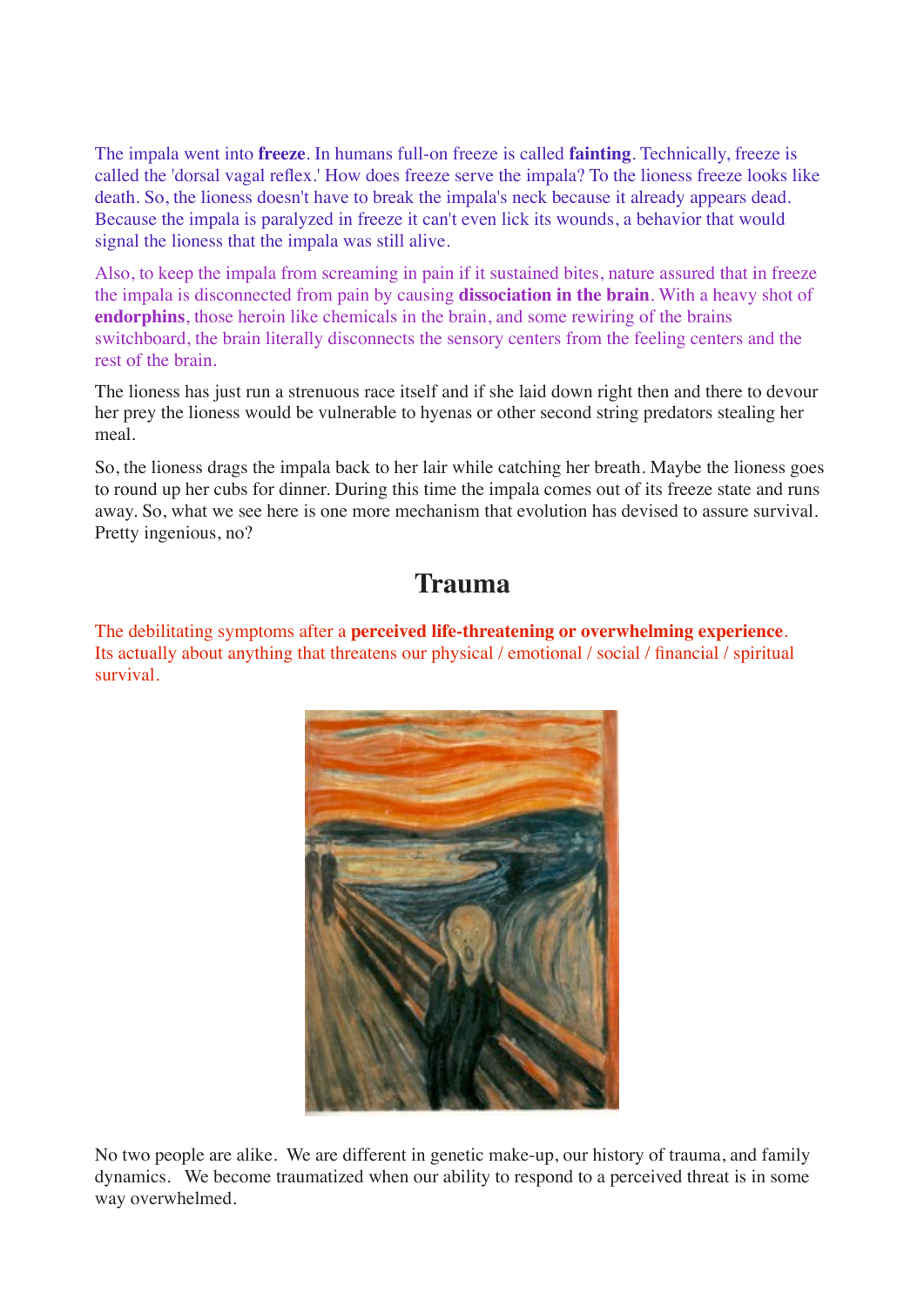Certain kinds of early childhood experiences can severely diminish our ability to cope and be present in the world.

Especially children can be overwhelmed by what we think of as common everyday events.

Over time, a series of **seemingly minor mishaps accumulate** and can be as damaging as a single major catastrophe.



Examples include automobile accidents, routine invasive medical procedures, falling off a bicycle, parents fighting...

Trauma can impact in ways that don't show up for years. Most of us have been overwhelmed by a series of less dramatic events and have lasting symptoms that are not so obvious.

In short, trauma is about **loss of connection** - to ourselves, our bodies, to our families, to others, and to the world around us. It is often hard to recognize, because it happens slowly over time.

We may simply sense that we don't feel quite right, experience a gradual undermining of our selfesteem, self-confidence, feelings of well-being, and connection to others and life.

Our choices become limited as we avoid certain people, situations, and places. The result of this gradual constriction of freedom is the loss of vitality and potential for the fulfillment of our dreams.

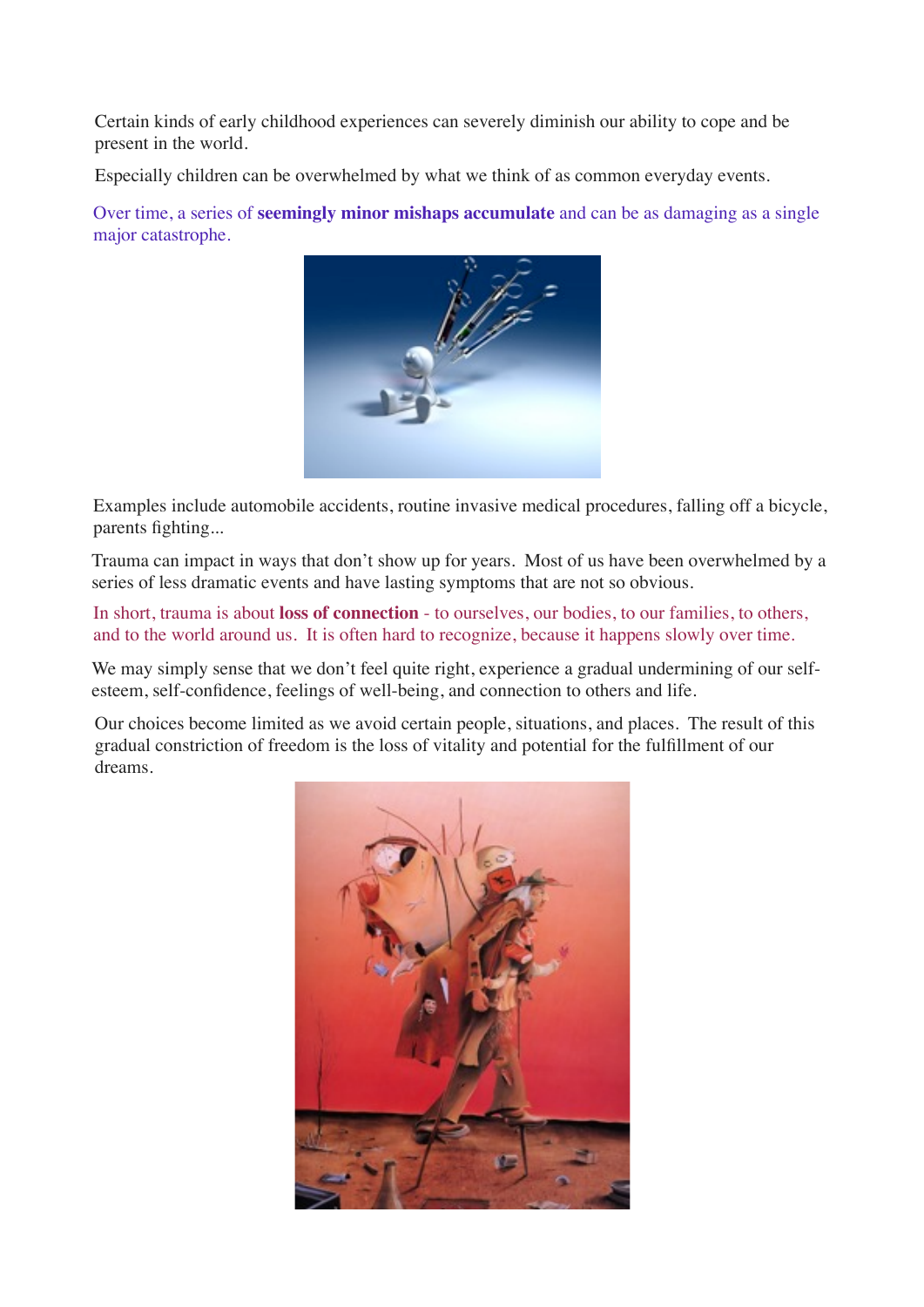Human beings are born with an innate capacity to triumph over trauma. **Trauma is curable**, and the healing process can be a catalyst for profound awakening - a portal opening to emotional and geniune spiritual transformation.

#### **Obvious Causes of Trauma**

War, Natural disasters, Death of loved ones Severe childhood emotional, physical, or sexual abuse Neglect, Betrayal, or Abandonment Parent's divorce Experiencing or witnessing violence Rape, Armed robbery Catastrophic injuries and illness Immobilization, Casting, Splinting Pre-natal stress / rejection Birth stress, for both mother and infant Illness of a parent / sibling / grandparent



#### **Less Obvious Causes of Trauma**

Minor car accidents, Falls, Minor injuries Medical or dental procedures, especially when involving anesthesia Pelvic examinations Being left alone, Waiting to be fetched from school Being lost in a strange place Feeling unloved, criticized, unsupported, unrecognized Parent who drinks, rages, withdraws, gambles, is sick, anxious or depressed, Parent who often comes late, breaks promises Finacial difficulties in the family Moving house, Changing schools Birth of a sibling Having a sibling who is more intelligent / gifted / beautiful / popular / loved Illness, High fever, Food poisoning Death of pets Not being picked for the team / to be prefect Not being invited to a party Being teased / bullied by peers Unfair / harsh punishment Hurtful comments by teacher / parent Being rejected by a friend / boyfriend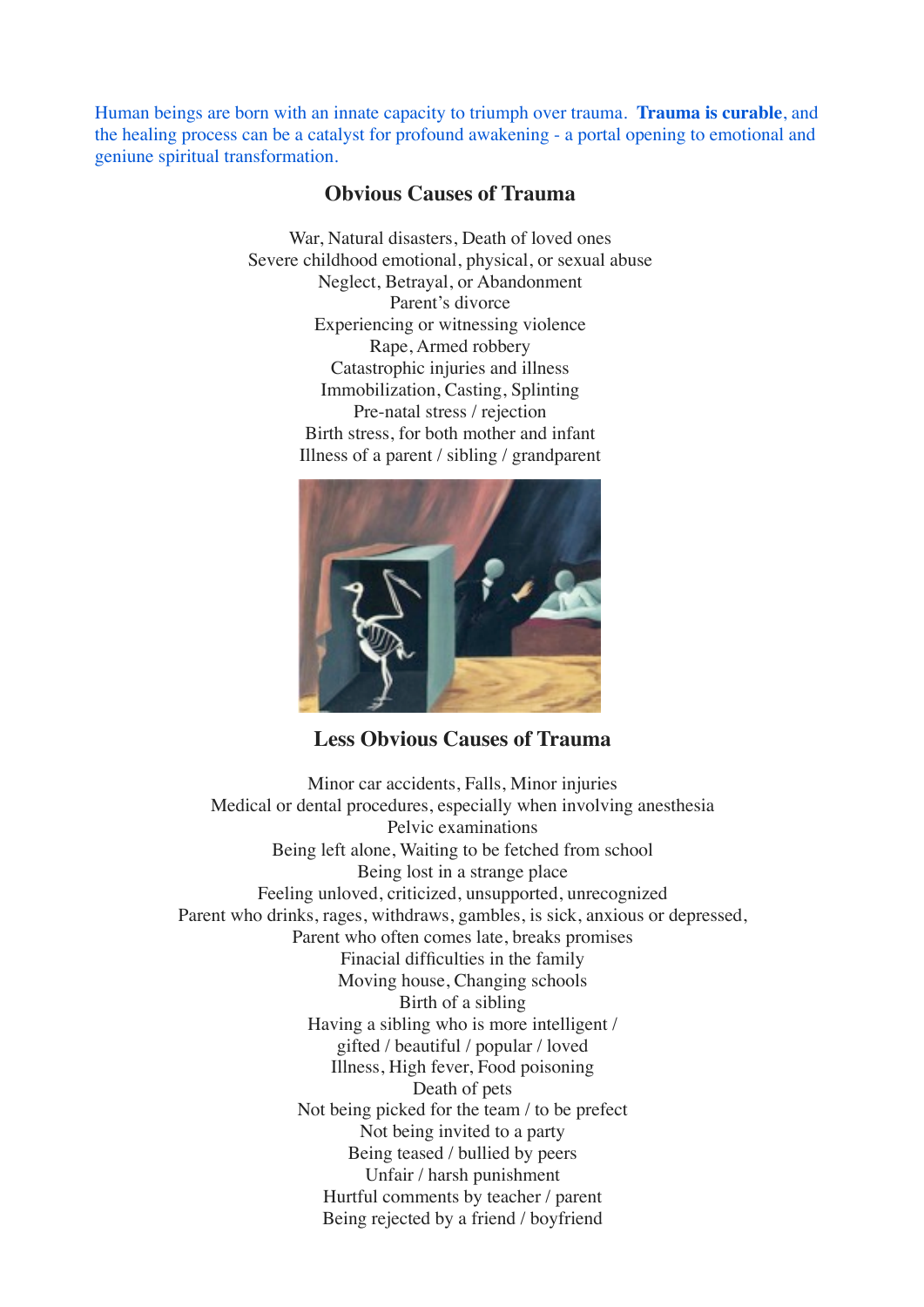Trauma is often about something that **didn't actually happen**, for example a child who expects to be punished, or a parent is going to leave / die, a mother who thinks her child could die, or is on drugs, a woman who thinks she could be raped, or that her husband is having an affair...

# Symptoms and their Order of Appearance

#### **Hyperarousal**

Increase in heart rate Rapid, shallow breathing Cold sweats Muscular tension Repetitious thoughts Racing mind **Worry** 

If these thoughts and feelings have their **natural flow**, they will peak, then diminish and resolve. During this process, we may experience trembling, shaking, vibration, waves of warmth... followed by fullness of breath, slowed heart rate, relaxation of muscles, and feelings of relief, comfort, and safety.



#### **Constriction**

Hyperarousal is initially accompanied by a constriction in the body and a narrowing of perceptions. The nervous system does this to ensure that all our efforts are maximally focused on the threat.

Breathing, muscle tone, and posture are altered. Blood vessels in the skin, extremities, digestive system, and internal organs constrict to allow more blood for the large muscles.

## **Dissociation and Denial**

"I'm not afraid of dying. I just don't want to be around when it happens." (Woody Allen)

Dissociation protects us from being overwhelmed by escalating arousal, fear, and pain. Nature's internal opium, the endorphins, soften the pain, enabling the person to endure what is too much to cope with.

Denial is a lower-level form of dissociation. There may be a disconnect between the memory of the event and the feelings about it. We may deny that it happened, or that it was important.

A part of the body may be disconnected. Chronic pain may represent a part of the body that has been disconnected.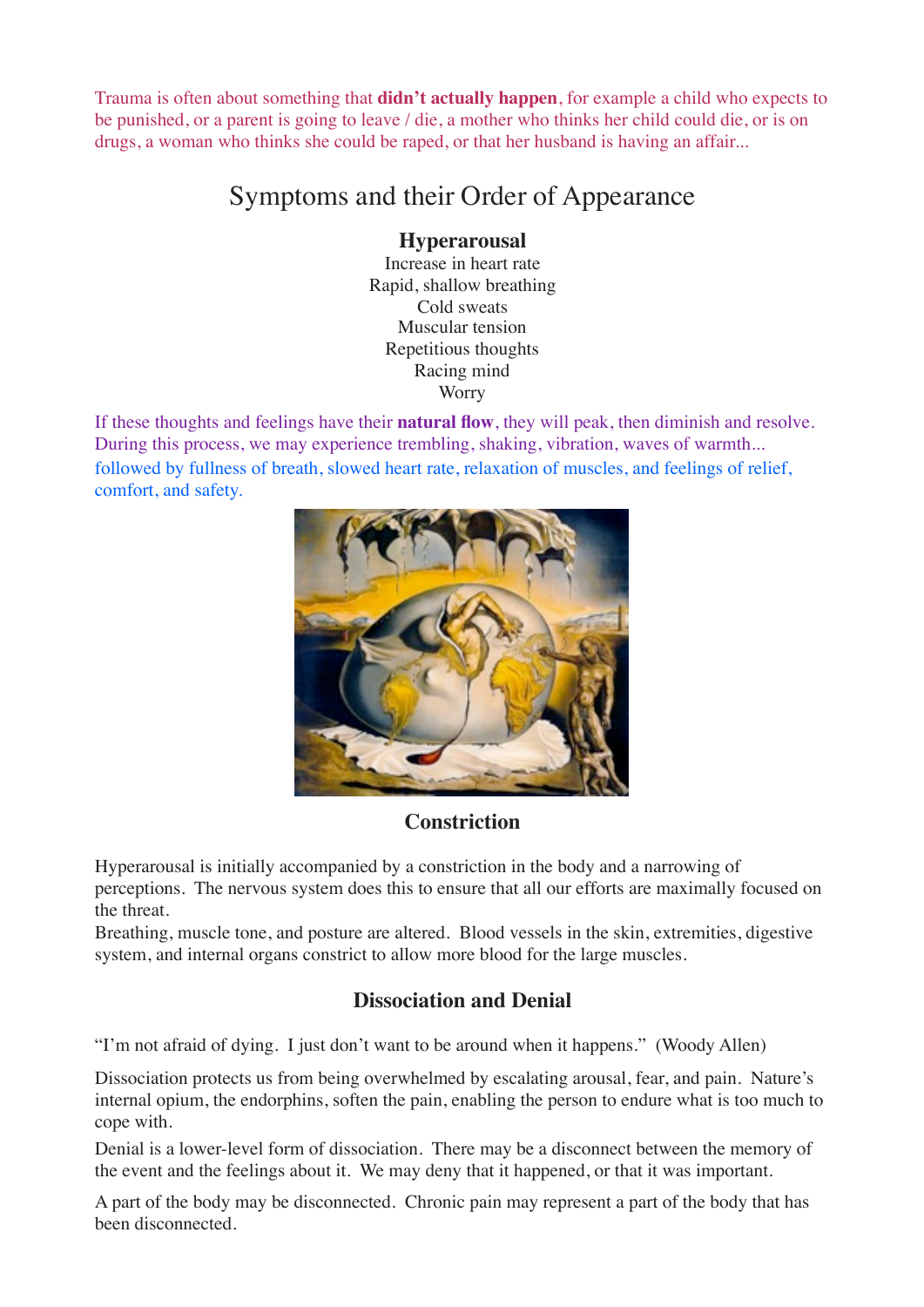#### **Feelings of Helplessness, Immobility, and Freezing**

Hyperarousal is the nervous system's accelerator; a sense of overwhelming helplessness is its brake. It is the sense of being collapsed, immobilized, and utterly helpless. It is not a trick of the imagination, a belief, or a perception. It is real.



Exaggerated emotional / startle responses Mood swings / temper tantrums / frequent crying Difficulty sleeping / nightmares / night terrors Shame and lack of self-worth Feeling stressed out / can't deal with stress

#### **Medium Term Symptoms**

Panic attacks, anxiety, phobias Perfectionism, Obsessive-compulsive Disorder Mental blankness / spaced out feelings Avoidance behavior (places, people, activities, movements, memories, feelings) Chronic shallow chest breathin Cold, sweaty hands Attraction ot dangerous situations Addictive behaviors Exaggerated / diminished sexual activity Amnesia, Forgetfulness, Concentration problems Procrastination Inability to hug, laugh, love, enjoy life, be spontaneous Fear of dying / disease / poverty Self-mutilation Loss of sustaining beliefs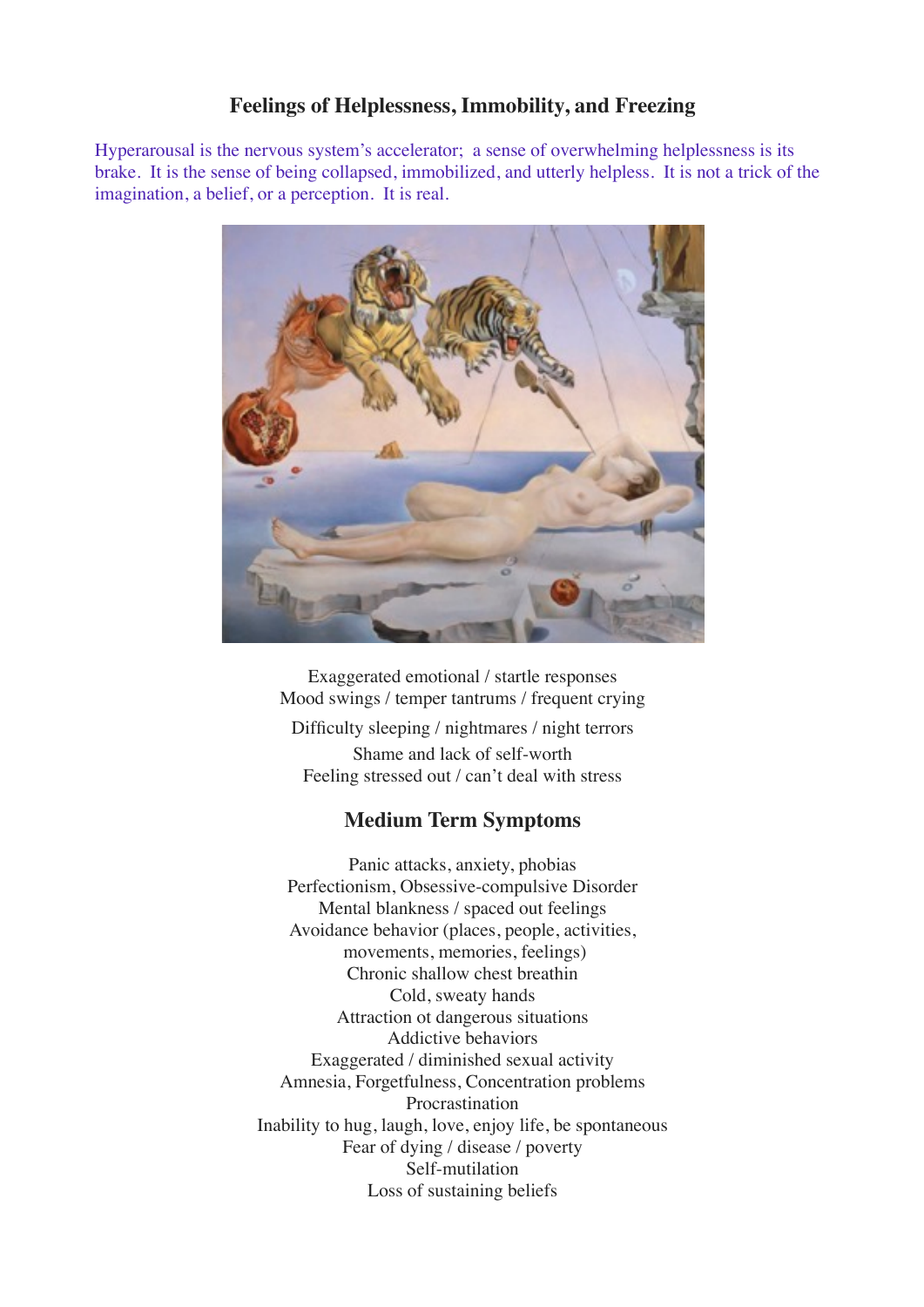### **Long Term Symptoms**

Excessive shyness, Low self-worth Diminished / exaggerated emotion



Indecisiveness, Inability to plan for the future / make commitments Chronic fatigue, Low energy, Depression Immune system / endocrine / thyroid / allergy problems Pyshosomatic illnesses, Headaches, Migraines, Neck / back pain, Chronic pain, Fibromyalgia Asthma, Skin / digestive / prementrual problems Emotional baggage may manifest literally as overweight, or underweight Feelings of impending doom, Feeling detached / alienated / isolated Feeling empty inside / "living dead syndrome"

Symptoms can be stable, or come and go, and be triggered by stress. They can remain hidden for decades and suddenly surface.

They may come in groups. They may grow increasingly complex over time, becoming less and less obviously connected with the original trauma experience.

#### **Symptoms Deliver a Message**

Any or all of these symptoms may appear no matter what kind of event caused the trauma. The symptoms can and will disappear when the trauma is healed.

We need to learn to trust the messages our bodies are giving us.

The symptoms are **internal wake-up calls**. Don't be upset by the symptoms - be grateful that your body is sending you these messages that healing needs to happen.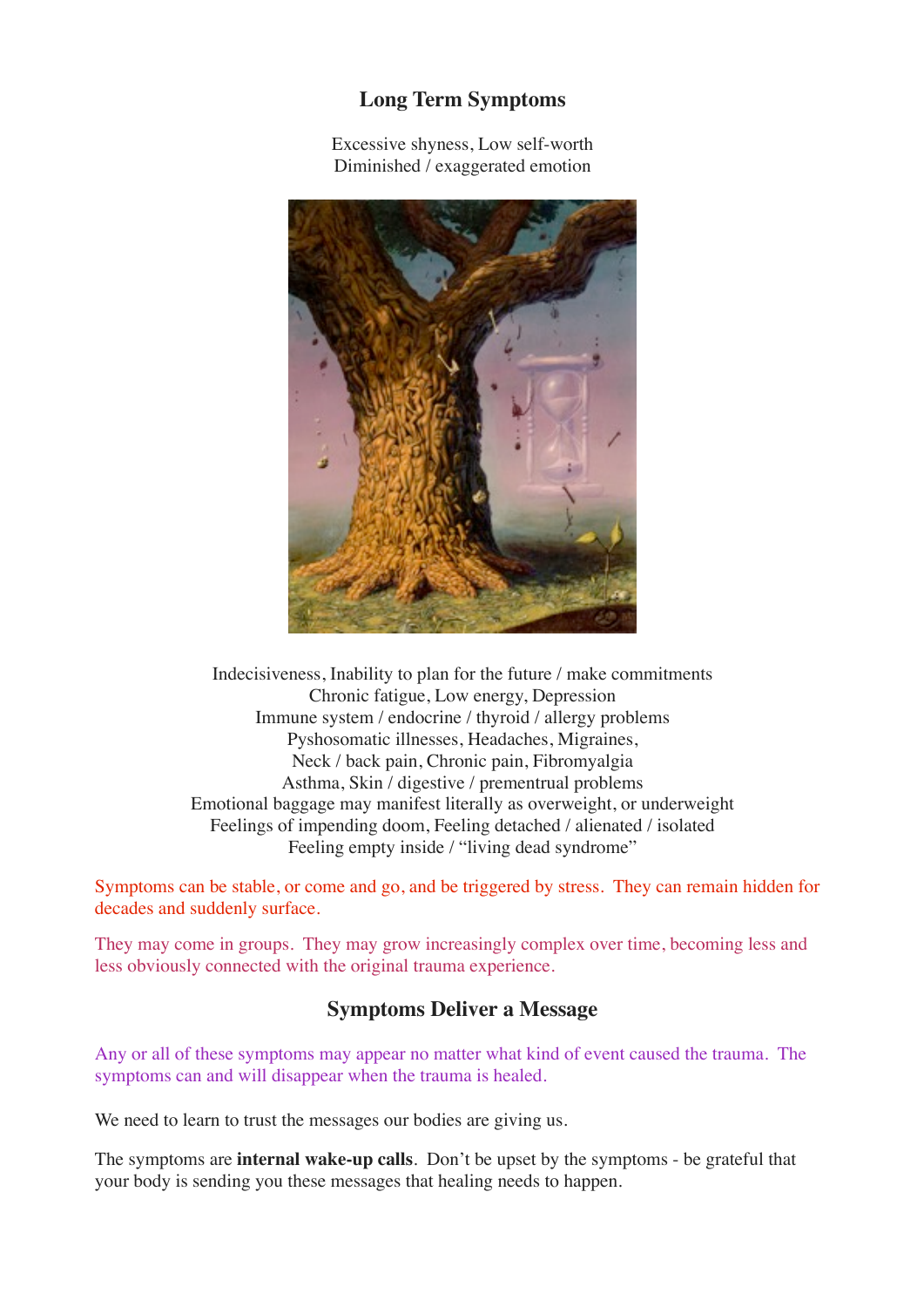# **The Vortex System**

The next part of SE theory that we want to look at is called the 'vortex system.'

Dr. Levine observed that when trauma strikes it is like a meteorite falls from space and has a huge impact on the earth below.

In this metaphor, there you are gently rafting down the river of life and a huge meteoric trauma impacts just outside of the containing boundaries of your river of life.

This creates a deep hole and the water rushes from the river into this hole. Like water going down a drain it creates a spinning vortex that spins faster and faster and becomes more and more inescapable as you go down the hole.

This vortex, like a tornado draws you in and sucks you down if you get near to it. This is very much what it is like for people who have unresolved trauma. Anytime they get into a situation that closely resembles the trauma event they are in extreme danger of being sucked down into this trauma vortex.



 The closer they get the more the draw. It is scary, it is painful, and it feels life threatening getting sucked in and not being able to stop.

As we go through life we tend to accumulate more and more of these unresolved trauma vortices. People will go way out of their way to avoid the life threatening danger as they make their way down this stretch of their river of life again.

They develop **avoidance behaviors** and even **phobias** in order to stay away from the threat, which is really just a physiological memory of a threat. In so doing their world becomes smaller and smaller.

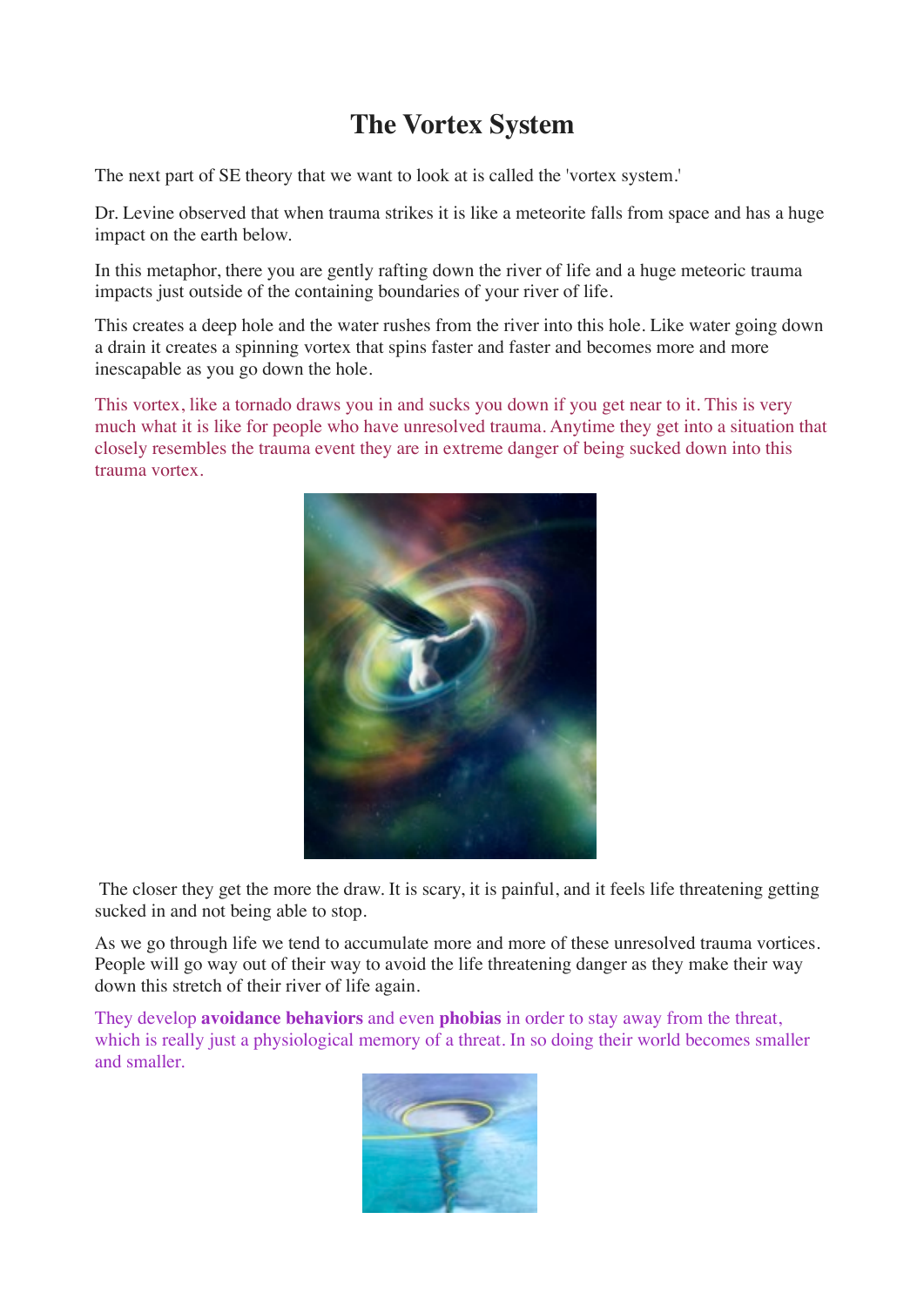One day they may wake up with agoraphobia, the fear of going outside, along with an accompanying **panic disorder**. Or they may, as stated earlier, develop a **repetition compulsion** and keep being drawn to and even seeking out behaviors that will end up with them going down the vortex.

Going down a trauma vortex will take you from social engagement to fight or flight on the way down, as you panic to save yourself, to freeze when your body realizes that you are stuck and nothing you do can rescue you now from this vortex's draw.

In working with trauma victims Dr. Levine observed that whenever they began to recite the story of what happened to them, along with the account of danger and panic there was always **something pleasurable and life affirming** that seemed to be in proximity to the threat.



For instance, a shark attack victim may be talking about seeing the shark coming and how big its teeth were. And, in the next thought he may say, "But at the same time I was noticing how crisp and cool the water was that day and it really felt refreshing." Or, someone emerging from a near death experience will declare in wonder, "I'm alive!" T**he two always seem to occur together**.

So, the other half of the vortex theory is that when a trauma vortex is created, simultaneously an **equal and opposite countervortex** forms in the river. This would not be surprising to a river rafter. Rafters are used to dealing with eddy currents where water flowing downriver can actually turn and go back upriver as it passes obstacles.

In our trauma model **two vortices** are formed, one of which is life threatening and feels terrible so we denote it as the 'Red Vortex' to denote danger, and the other of which is life affirming and feels pleasurable, so we denote this one as the 'Blue Vortex.' We will use this in a very clever way as you will see below in order to heal from the trauma that created these vortices in the first place.

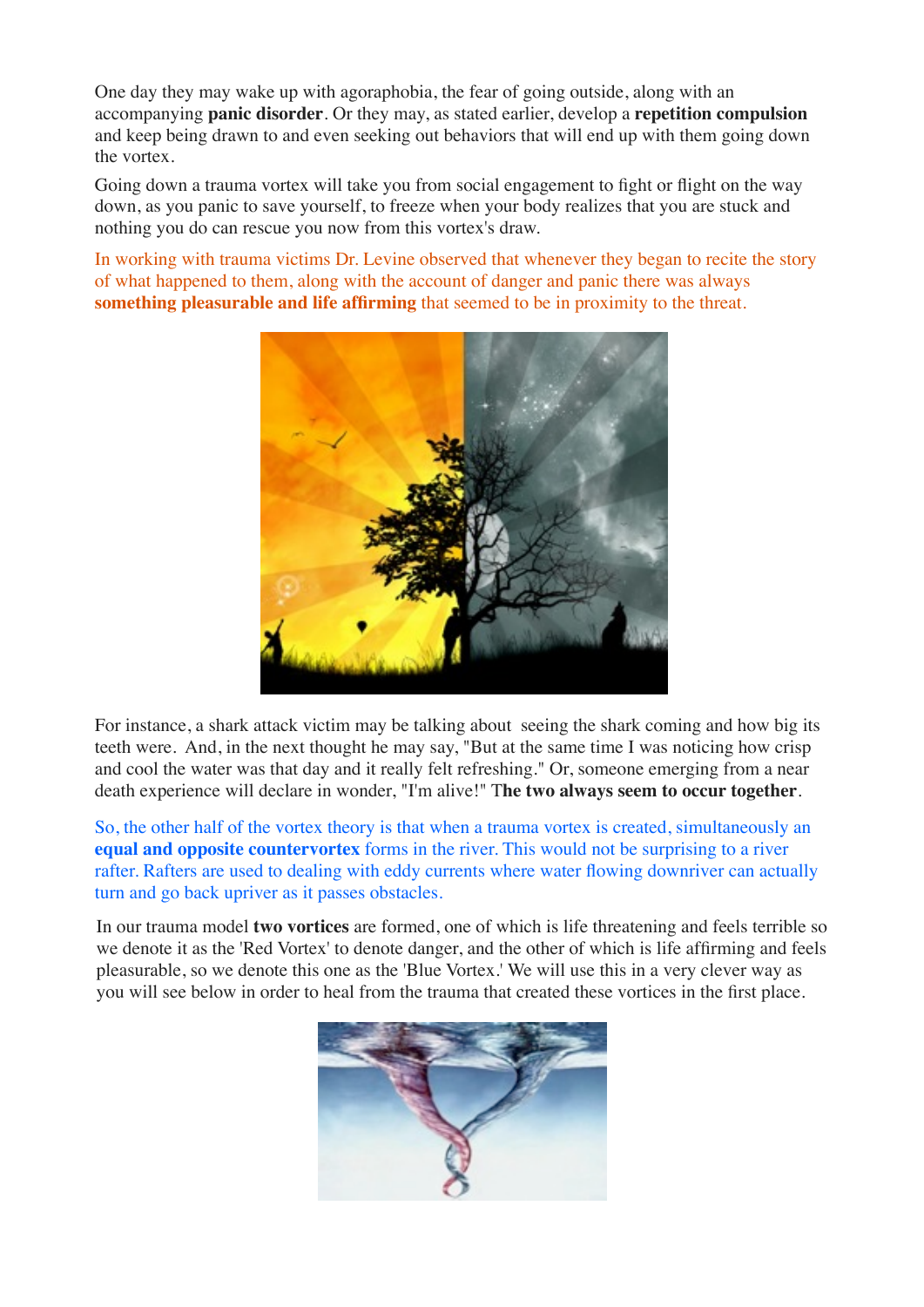The trauma vortex represents the activation of the sympathetic nervous system and the countervortex represents the soothing, healing thought or feeling which allows the nervous system to return to the homeostasis of social engagement.

Just as a mountain climber uses ropes anchored to the mountain to keep from falling down the cliff, in Somatic Experiencing we use the draw of this pleasurable countervortex to anchor the client so they don't fall down the trauma vortex every time they get near to it.

We will spend some time together experiencing the pleasurable, life affirming sensations and feelings, then **let the system swing over** to the draw of the life threatening situation, but then use the pull of the life affirming to draw back from the danger zone. This swinging back and forth is like the motion of a pendulum, so Dr. Levine called it **'pendulation.'**



This is one of the key reasons we can revisit traumatic events without retraumatizing the client. Because we work in **small 'titrated' doses of danger** that are manageable and not overly threatening to the client, but always using the draw of the pleasurable life affirming countervortex to pull us back to safety.



With each pendulation we make around these two vortices **some of the energy of each vortex is drawn off** and the depth of the vortex is decreased. After sufficient pendulations the energy of the vortices are sufficiently removed as to become non-existent and our client can now travel this part of his river of life with no reactivation and no panic. It is now safe.

# **What is a Session Like?**

Your SE practitioner will first conduct a pre-interview to discuss your health history, discuss your expectations, and answer your questions. He will assess your traumas and try to get a pretty good idea of who you are as a person, and how your nervous system is currently functioning. He will want to get some idea of what phase you may tend to get stuck in, and he will also want to know what resources are available to you that help you cope under stress.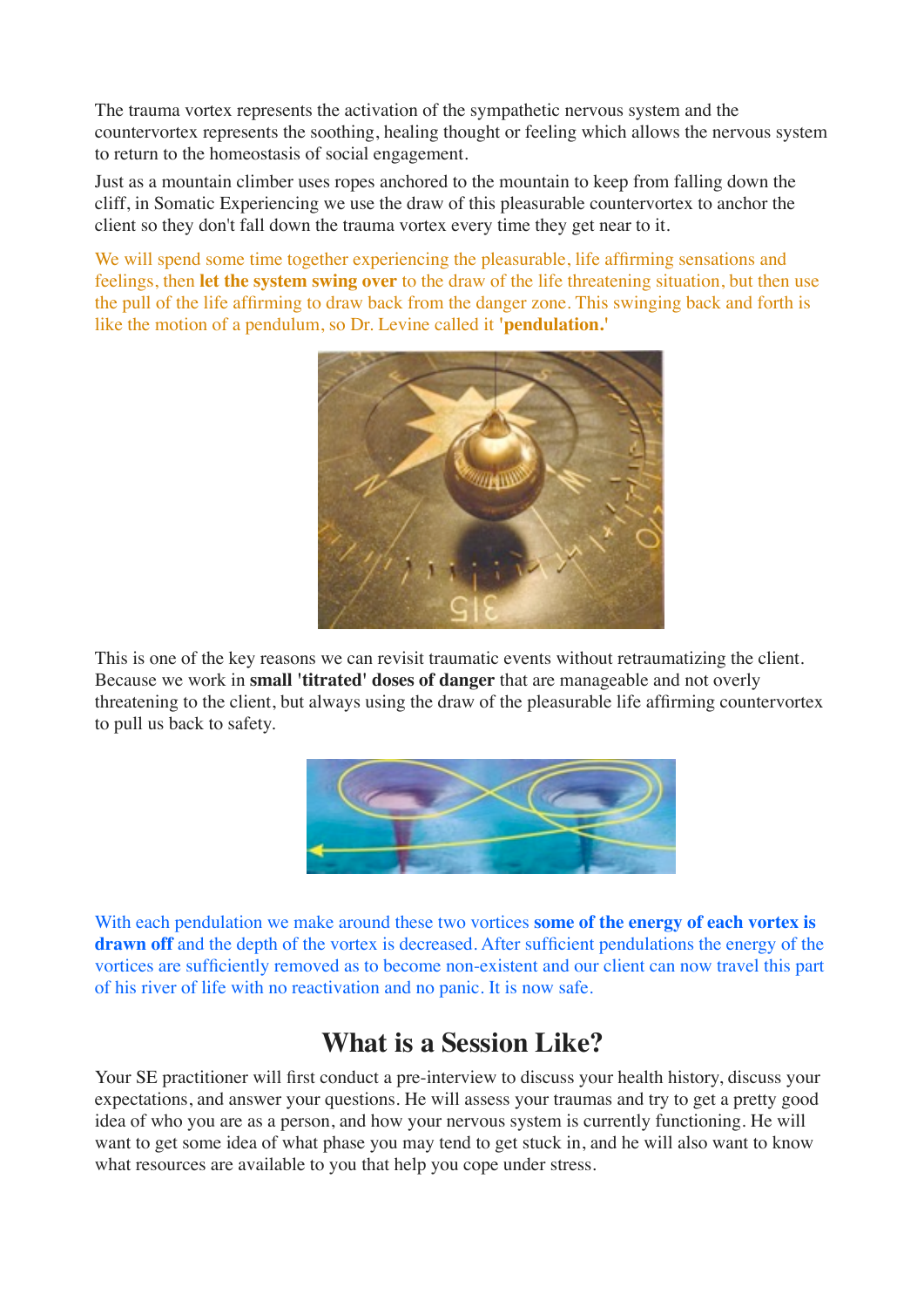Typically, SE® sessions look a lot like psychotherapy with the practitioner and client sitting across from each other on chairs or sofas, enjoying some conversation at first in order to catch up on the residual results from last week's session and assessing what state you are coming in to the session in.

He will then typically help you to get more settled into the room and get oriented to the surroundings. The **orientation process** helps to settle the nervous system into social engagement. We really would rather not jump right into the heart of any trauma that you are wanting to process, as this is quite over activating and stressful. The objective is to relieve trauma in small titrated doses rather than all at once. Diving in too deeply and too rapidly can further compound and reinforce trauma.

As part of the orientation/social engagement process your practitioner may engage in conversation, talking about some of the pleasurable or good things in your recent life. This helps to solidify the social engagement state before venturing into the areas that are a bit scary and a bit unsettling. The social engagement/orientation state is the home base that we want to start from and keep coming back to. Then we **venture in to fight or flight a bit then back to social engagement/orientation**. This pendulation process may go on for several cycles.

Pendulation is achieved by **focusing the awareness on sensations in the body** along with images, behaviors, affect, and the meaning of what is coming up. Usually sensations in the body are the most important starting point. Remember when we talked about the impala who was in freeze? The freeze caused dissociation so that the impala would not feel pain and writhe around signaling the lioness that it was still alive. So, in trauma we tend to lose connection to our sensations. So, this is why we start with the senses most of the time. We want to restore our ability to sense our environment using a quiet state of **mindfulness**.

This quiet mindful exploration of what is happening inside of your process will tend to lead to what is unfinished trauma stored in your bodymind. Because trauma is life threatening, even with unresolved trauma the body wants to keep coming back to it in an effort to heal it. So, almost always as we settle into mindful observation of sensations the body will begin to swing towards whatever is unresolved and life threatening.